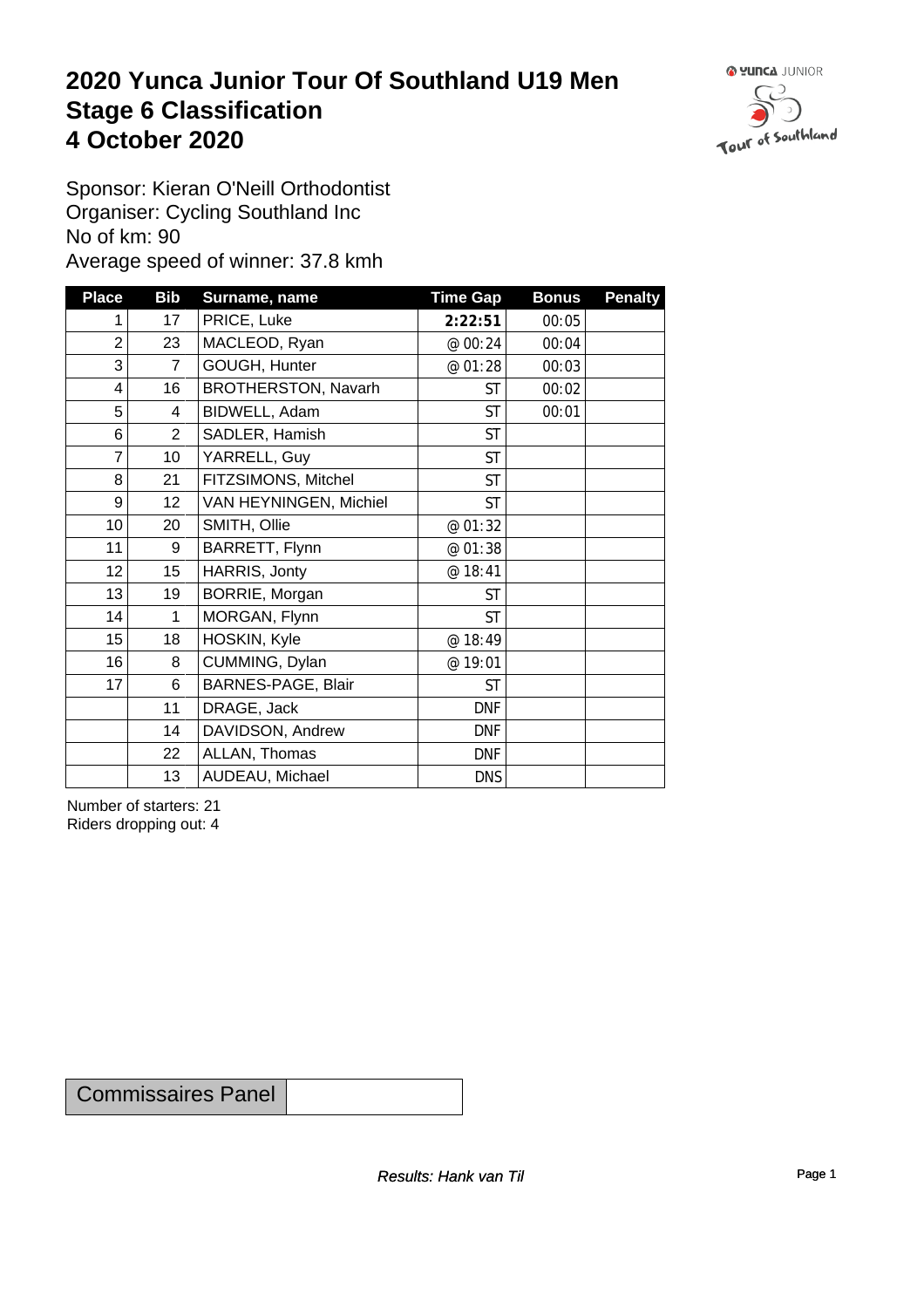## **2020 Yunca Junior Tour Of Southland U19 Men General Classification (Stage 6)**<br>
4 October 2020 **4 October 2020**



Organiser: Cycling Southland Inc

| <b>Place</b>   | <b>Bib</b>     | Surname, name              | <b>Time Gap</b> |
|----------------|----------------|----------------------------|-----------------|
|                | 16             | <b>BROTHERSTON, Navarh</b> | 6:04:46         |
| $\overline{2}$ | $\overline{7}$ | GOUGH, Hunter              | @ 00:15         |
| 3              | 10             | YARRELL, Guy               | @ 00:22         |
| 4              | 21             | FITZSIMONS, Mitchel        | @ 00:50         |
| 5              | 12             | VAN HEYNINGEN, Michiel     | @ 02:06         |
| 6              | 4              | BIDWELL, Adam              | @ 03:17         |
| 7              | $\overline{2}$ | SADLER, Hamish             | @ 03:26         |
| 8              | 9              | BARRETT, Flynn             | @ 03:46         |
| 9              | 20             | SMITH, Ollie               | @ 05:30         |
| 10             | 17             | PRICE, Luke                | @ 09:12         |
| 11             | 23             | MACLEOD, Ryan              | @15:47          |
| 12             | 15             | HARRIS, Jonty              | @ 23:58         |
| 13             | 1              | MORGAN, Flynn              | @ 29:04         |
| 14             | 19             | BORRIE, Morgan             | @37:17          |
| 15             | 6              | BARNES-PAGE, Blair         | @47:03          |
| 16             | 18             | HOSKIN, Kyle               | @ 51:59         |
| 17             | 8              | CUMMING, Dylan             | @ 59:13         |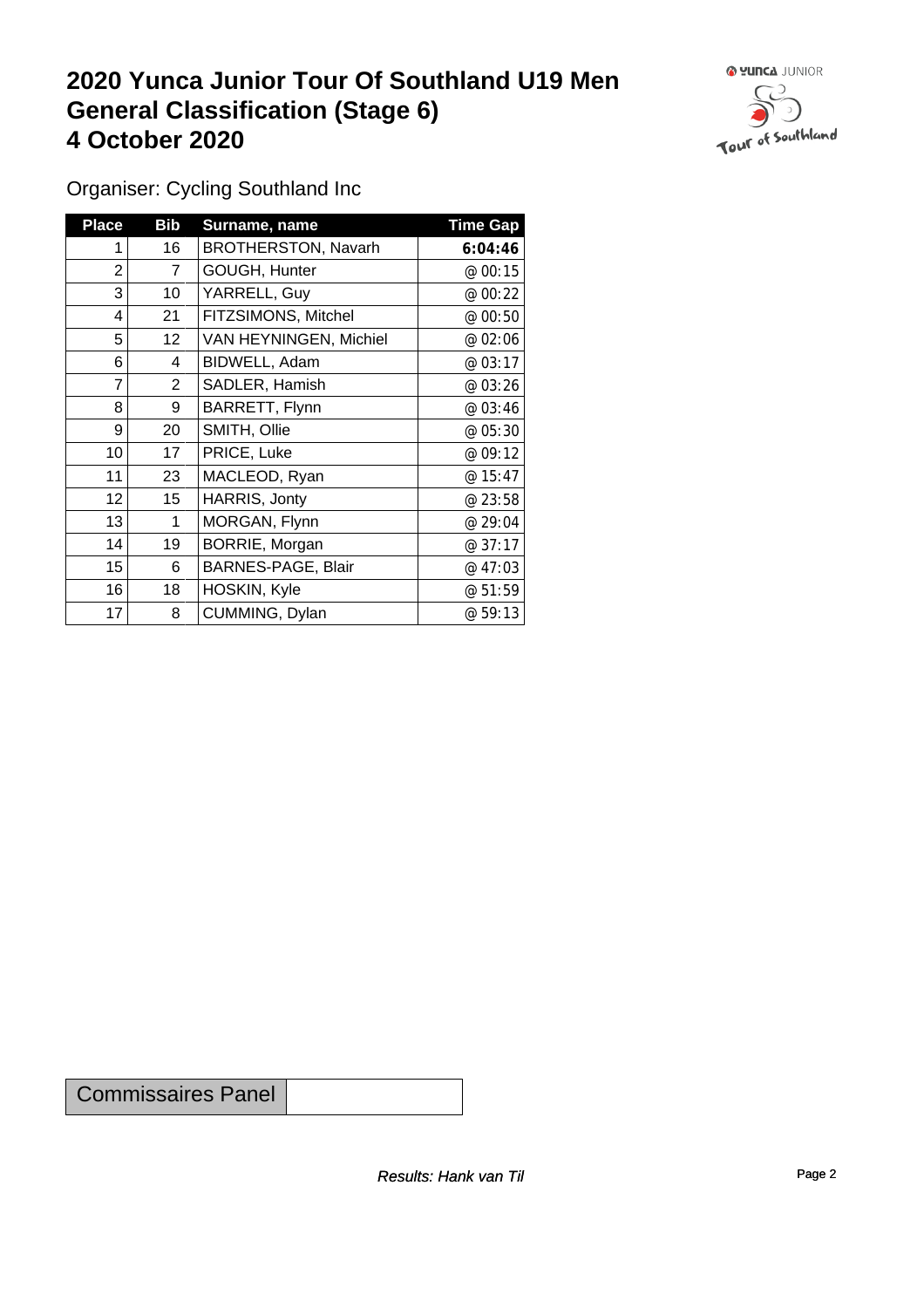## **2020 Yunca Junior Tour Of Southland U19 Men Sprint Classification (Stage 6) 4 October 2020**



Organiser: Cycling Southland Inc

| <b>Place</b> | Bib | Surname, name              | <b>Points</b> |
|--------------|-----|----------------------------|---------------|
|              | 21  | FITZSIMONS, Mitchel        | 12            |
| 2            | 16  | <b>BROTHERSTON, Navarh</b> | 5             |
| 3            | 10  | YARRELL, Guy               |               |
| 4            | 18  | HOSKIN, Kyle               |               |
| 5            | 23  | MACLEOD, Ryan              | ⌒             |
| 6            | 19  | BORRIE, Morgan             | ⌒             |
|              | 15  | HARRIS, Jonty              |               |
| 8            | 8   | CUMMING, Dylan             |               |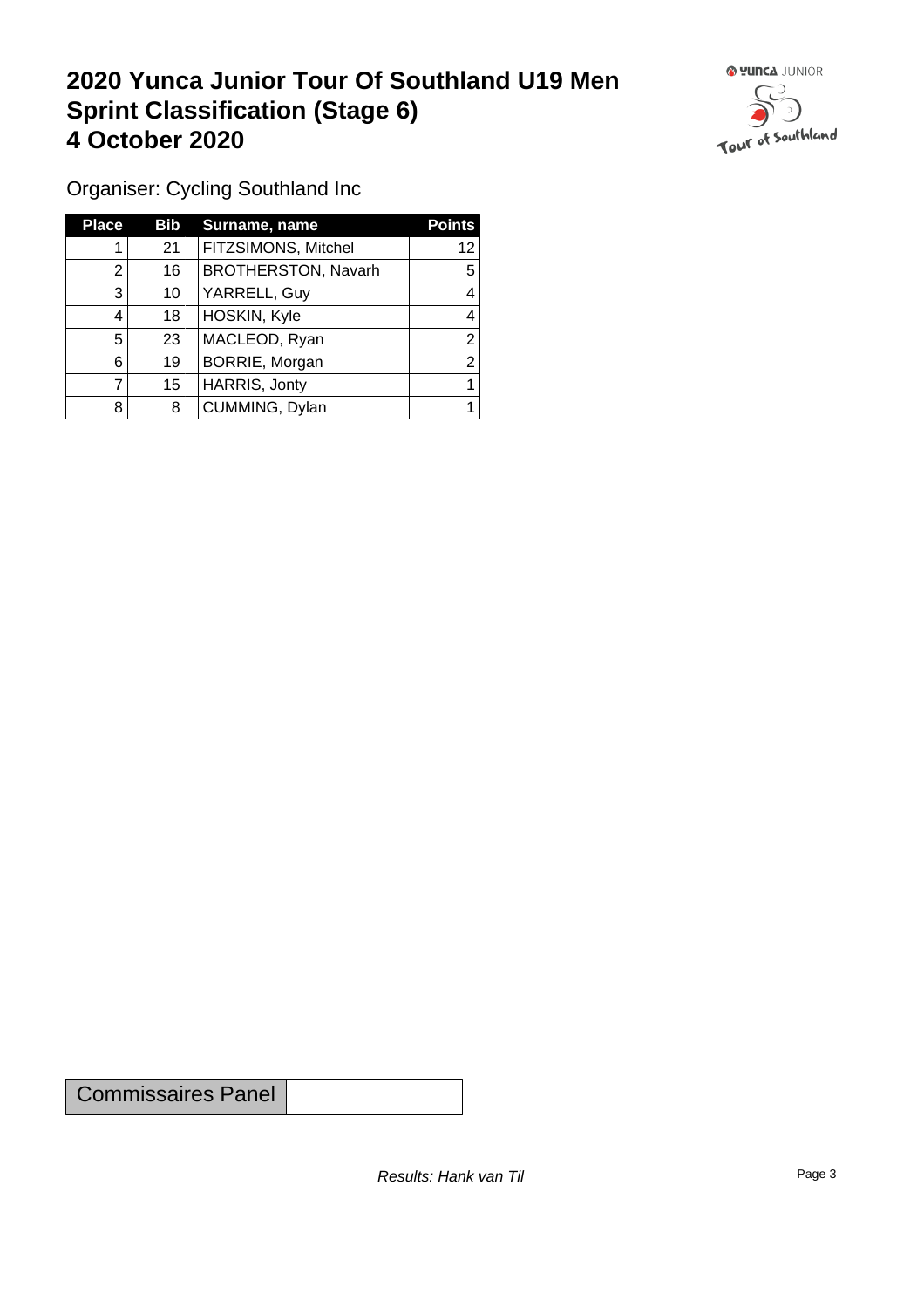## **2020 Yunca Junior Tour Of Southland U19 Men KOM Classification (Stage 6) 4 October 2020**



Organiser: Cycling Southland Inc

|    | Place Bib Surname, name | <b>Points</b> |
|----|-------------------------|---------------|
| 16 | BROTHERSTON, Navarh     | ィク            |
|    | BIDWELL, Adam           |               |
| 10 | YARRELL, Guv            |               |